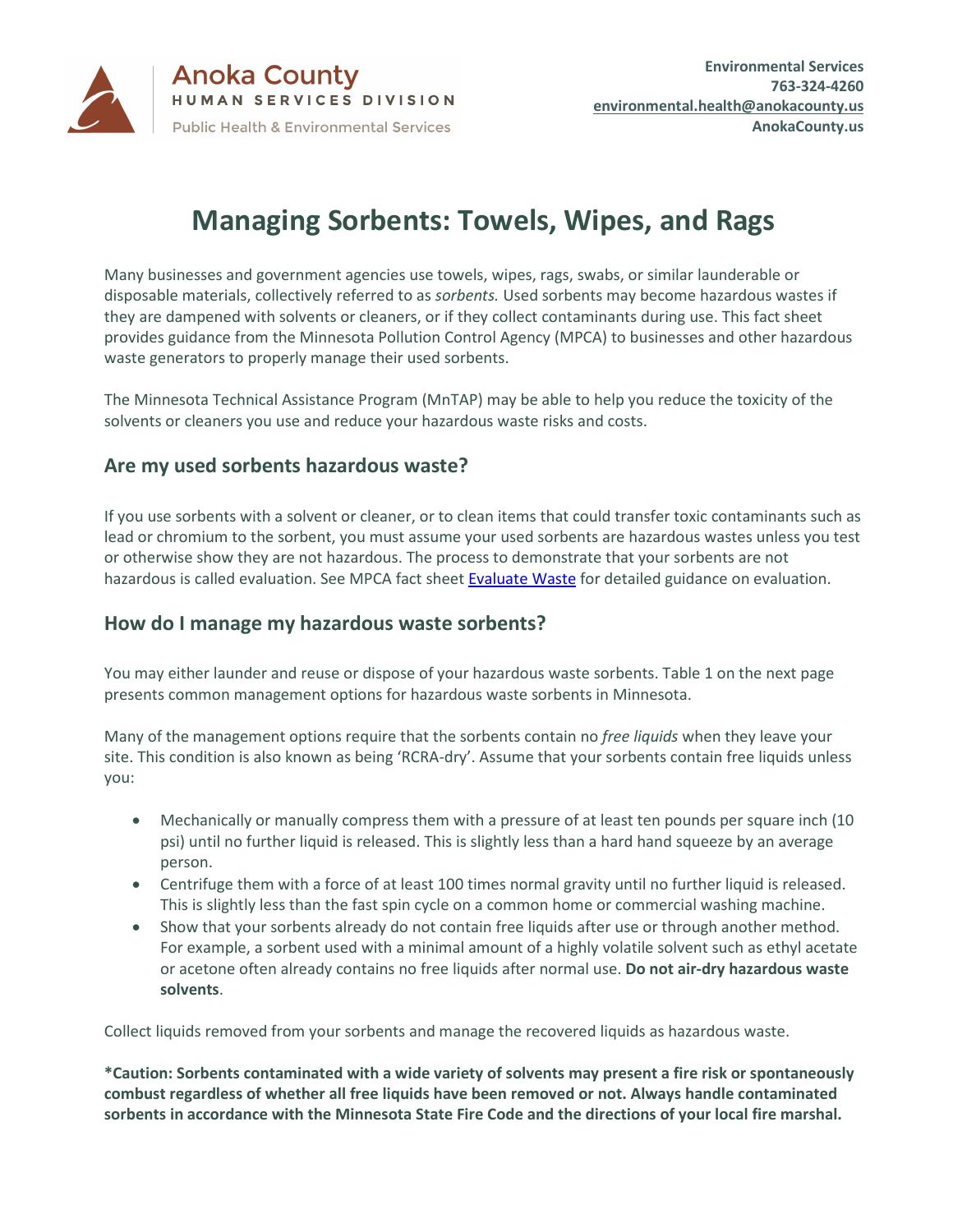| Sorbents that are contaminated with:                                                                                                                                                                                                                                        | If the sorbents will be laundered, first remove all free                                                                                                                                                                                            | If the sorbents will be disposed:                                                                                                                                                                                                                                                                                                                                                            |
|-----------------------------------------------------------------------------------------------------------------------------------------------------------------------------------------------------------------------------------------------------------------------------|-----------------------------------------------------------------------------------------------------------------------------------------------------------------------------------------------------------------------------------------------------|----------------------------------------------------------------------------------------------------------------------------------------------------------------------------------------------------------------------------------------------------------------------------------------------------------------------------------------------------------------------------------------------|
|                                                                                                                                                                                                                                                                             | liquid before they leave your site, then:                                                                                                                                                                                                           |                                                                                                                                                                                                                                                                                                                                                                                              |
| 'Ignitable-only' solvents; including only D001 and F003.                                                                                                                                                                                                                    | Non-hazardous after they contain no free liquid. *                                                                                                                                                                                                  | Non-hazardous after they contain no free liquid. *                                                                                                                                                                                                                                                                                                                                           |
| For an explanation of D001 solvents, see MPCA<br>factsheet Characteristic Wastes.<br>For an explanation of F003 solvents, see MPCA<br>factsheet F-List of Hazardous Waste.                                                                                                  | Non-hazardous sorbents may be laundered on-site or<br>transported without a hazardous waste manifest to a<br>commercial laundry. *<br>Count only the recovered liquids towards your hazardous<br>waste generator size.                              | If you remove free liquids prior to disposal, count<br>only the recovered liquid towards your hazardous<br>waste generator size. You may dispose of the now<br>non-hazardous sorbents as solid waste. *<br>If you do not remove free liquids prior to disposal,<br>dispose of these sorbents as fully regulated<br>hazardous waste and count the full weight<br>towards your generator size. |
| Toxic solvents: including F-listed solvents F001, F002, F004,<br>and F005; and Toxicity Characteristic solvents such as<br>methyl ethyl ketone (MEK), trichloroethylene (TCE), and<br>perchloroethylene.<br>For an explanation of these F-listed solvents, see MPCA         | These sorbents remain hazardous wastes.<br>May be laundered on-site or transported without a<br>hazardous waste manifest to a commercial laundry. *<br>If laundering on-site, ensure that the sewage treatment                                      | Dispose of these sorbents as fully regulated<br>hazardous waste whether free liquid is removed or<br>not.<br>Count both the sorbents and any recovered liquids<br>towards your hazardous waste generator size.                                                                                                                                                                               |
| factsheet F-List of Hazardous Waste.<br>For an explanation of Toxicity Characteristic solvents,<br>see MPCA factsheet Characteristic Wastes.                                                                                                                                | plant that your site discharges to will accept laundry<br>wastewater containing toxic solvents.<br>Count both the sorbents and any recovered liquids towards<br>your hazardous waste generator size.                                                |                                                                                                                                                                                                                                                                                                                                                                                              |
| Any other hazardous waste or hazardous waste spill cleanup<br>debris, including Toxicity Characteristic metals, such as<br>cadmium, chromium, and lead; or crude oil.<br>For an explanation of Toxicity Characteristic metals,<br>see MPCA factsheet Characteristic Wastes. | These sorbents remain hazardous wastes.<br>May be laundered on-site. * If transported to a commercial<br>laundry, a hazardous waste manifest must be used.<br>If laundering on-site, ensure that the sewage treatment                               | Dispose of these sorbents as fully regulated<br>hazardous waste whether free liquid is removed or<br>not.<br>Count both the sorbents and any recovered liquids<br>towards your hazardous waste generator size.                                                                                                                                                                               |
| Used oil, such as crankcase lubricant, hydraulic fluid, and                                                                                                                                                                                                                 | plant that your site discharges to will accept laundry<br>wastewater containing the toxic contaminants.<br>Count both the sorbents and any recovered liquids towards<br>your hazardous waste generator size.<br>Manage as a used oil-related waste. |                                                                                                                                                                                                                                                                                                                                                                                              |
| thermal oil                                                                                                                                                                                                                                                                 | See MPCA factsheet Used Oil and Related Wastes.                                                                                                                                                                                                     |                                                                                                                                                                                                                                                                                                                                                                                              |
| Refined fuels                                                                                                                                                                                                                                                               | Manage as a fuel-related waste.<br>See MPCA factsheet Fuel-Related Wastes.                                                                                                                                                                          |                                                                                                                                                                                                                                                                                                                                                                                              |